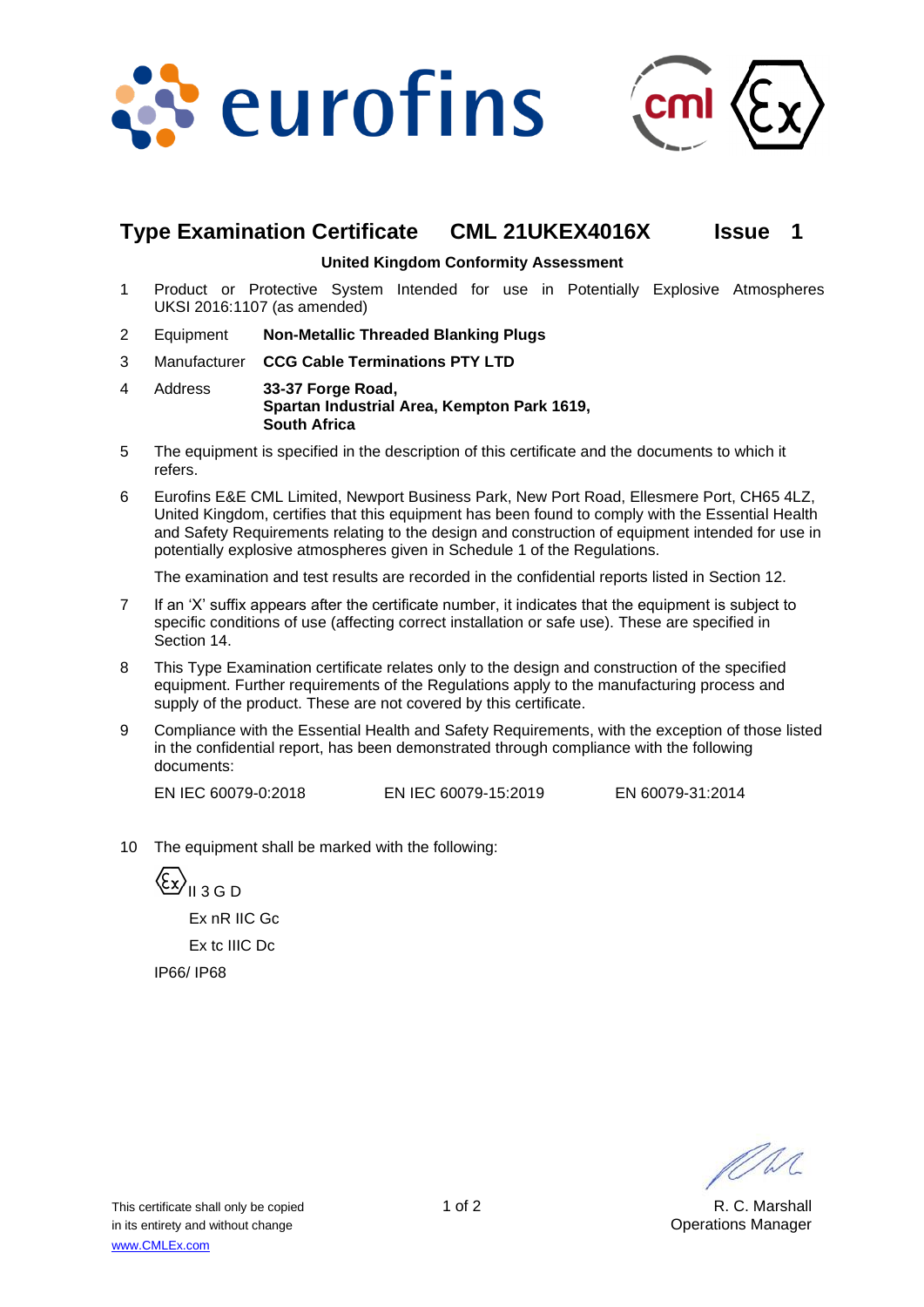



### **11 Description**

The Range of CCG M\* Threaded Non-metallic Blanking Plugs are designed for inserting into enclosures having threaded entries, as appropriate for the type of protection. A sealing gasket is used to maintain the IP rating.

The following sizes are covered by this approval:

M20 x 1.5 M25 x 1.5 M32 x 1.5 M40 x 1.5

# **Variation 1**

This variation introduces the following modifications.

- i. Introduction of new model size to all material options.
- ii. Introduction of new Nylon material option.
- iii. To increase the length of the entry threads
- iv. Updated to the latest standards
- v. The marking, description and the specific conditions of use have been updated in accordance with the above modifications.

#### **12 Certificate history and evaluation reports**

| <b>Issue</b> | Date        | <b>Associated report</b> | <b>Notes</b>                      |
|--------------|-------------|--------------------------|-----------------------------------|
|              | 25 Jan 2021 | l R13654K/00             | <b>Issue of Prime Certificate</b> |
|              | 25 Oct 2021 | IR14637A/00              | Introduction of Variation 1       |

Note: Drawings that describe the equipment are listed or referred to in the Annex.

### **13 Conditions of Manufacture**

None.

#### **14 Specific Conditions of Use**

The following conditions relate to safe installation and/or use of the equipment.

- 
- i. The Non-metallic threaded blanking plug shall only be used where the temperature, at the point of entry, is between

-20°C and +95°C (HDPE sealing gasket)

- -20°C and +106°C (Nylon sealing gasket)
- ii. To maintain the IP rating the installer shall ensure that the surface of the enclosure against which the sealing gasket seals is in good condition.